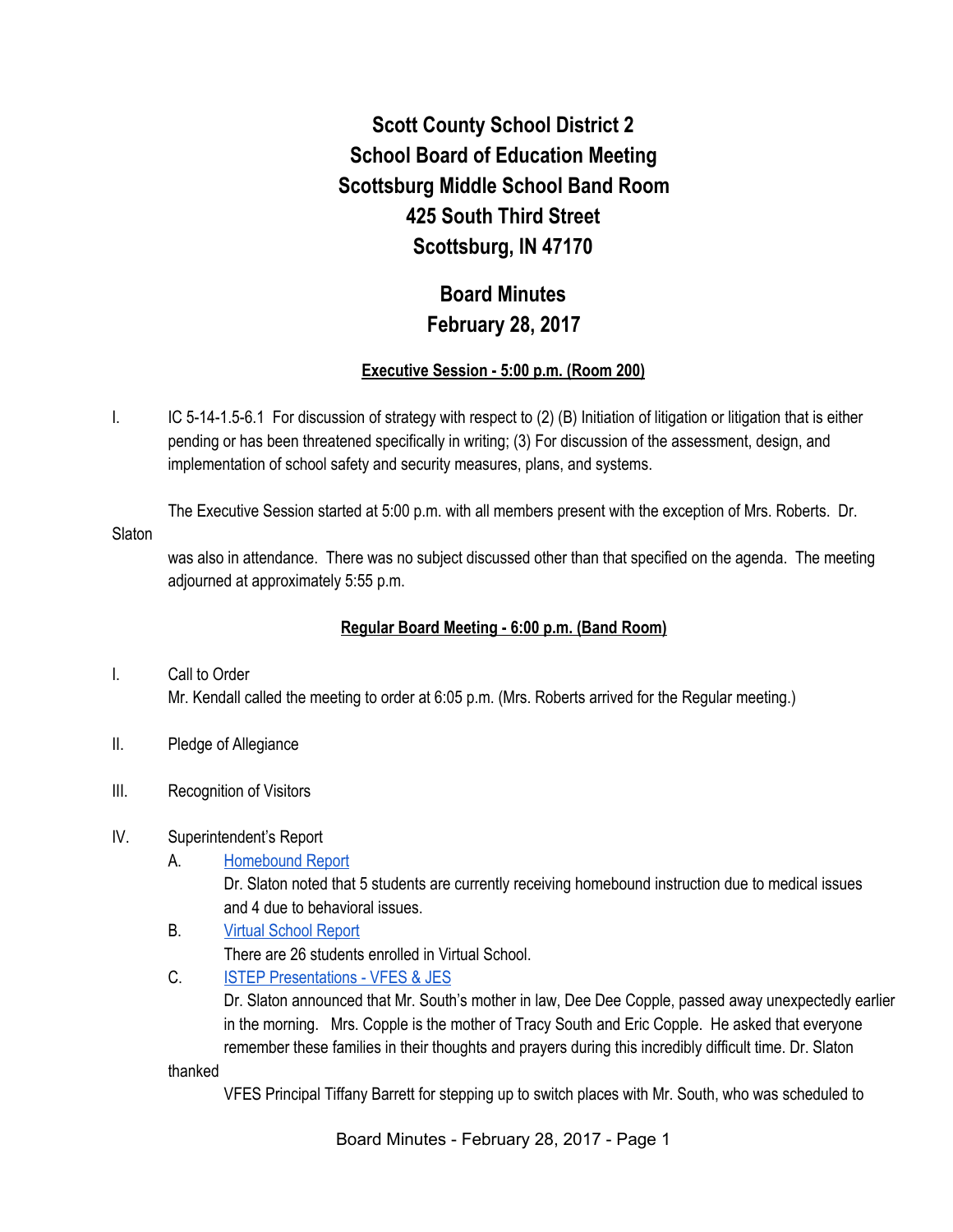present LES ISTEP results, and stated that Mr. South would present at the March meeting.

At this time JES Principal Chris Routt explained the changes in how the 2016 ISTEP+ School Letter **Grades** 

were calculated using both the performance domain and growth domain. He and VFES Principal Tiffany Barrett discussed the strategies and data their schools are using to target intervention groups for improvement. Both schools received a grade of B.

- V. Consideration of Modification to the Agenda and Approval Mr. Mays made a motion to approve the agenda as presented. Mrs. Soloe seconded and motion carried 5-0.
- VI. Consideration of Board Minutes Mr. Mays made a motion to approve the minutes from the [February 13, 2017 E](https://docs.google.com/document/d/15Z70Ccfddp6mUt108YDhqVOeZoyK_e-r15XOLRzA6a4/edit)xecutive Session and the [February](https://docs.google.com/document/d/1IEKcyIkvqiyi1DHCgjNmA5F8bxaNLOcPWR8JLo8Om4Q/edit)
- [14,](https://docs.google.com/document/d/1IEKcyIkvqiyi1DHCgjNmA5F8bxaNLOcPWR8JLo8Om4Q/edit)
- [2017](https://docs.google.com/document/d/1IEKcyIkvqiyi1DHCgjNmA5F8bxaNLOcPWR8JLo8Om4Q/edit) Board Meeting and Hearings as presented. Mrs. Soloe seconded and motion carried 5-0.
- VII. Financial Considerations
	- A. [Expenditure Summary](https://drive.google.com/file/d/0BxXvxnGh3EX1cnZueV8xWGxzWGhFQzhnQkNSYkNxTnNhbDJB/view)
	- B. Payroll Claims
		- 1. [February 23, 2017](https://drive.google.com/file/d/0BxXvxnGh3EX1UTFETDRNR2hRZGZDSGg4VjZxR1NHWG1wcW9Z/view)
	- C. Regular Claims
		- 1. [February 1-10, 2017](https://drive.google.com/file/d/0BxXvxnGh3EX1Z21zUU0tdlBINzRVOUNabUVoTUZ1Z1lDSElV/view)
		- 2. [February 13-17, 2017](https://drive.google.com/file/d/0BxXvxnGh3EX1aTV6RU1RWFpaMFZyYzEyYTJZWjViQUhyTXdZ/view)
		- 3. [February 28, 2017](https://drive.google.com/file/d/0BxXvxnGh3EX1dzRXaWNRZUwtOHhaZE10SXFieWd4b0RON1E0/view)

Mrs. Soloe made a motion to approve all claims. Mr. Mays seconded and motion carried 5-0.

- D. [Bank Reconciliation Summary January 2017](https://drive.google.com/file/d/0BxXvxnGh3EX1S2R5WTgzZHBqYV85bHhhNGtNWFZCVHF1aFQ0/view)
- E. Permission to Purchase/Renew
	- 1. [CIM Technology Solutions \\$13,135](https://drive.google.com/file/d/0BxXvxnGh3EX1T2cwMnVYaVc1dEQ0U1R4QnRVWkhKVlRFNklr/view)
	- 2. [AP Exams \\$1,848](https://drive.google.com/file/d/0BxXvxnGh3EX1YmItVE1HUkVOM0JhSjFfNXl5clA0TTh6NHVr/view)
	- 3. [Cottingim Enterprises Inc. Pay App. 1 Greenhouse](https://drive.google.com/file/d/0BxXvxnGh3EX1M2NJYV9DMnhCTHR5OU50bEIzUmNZS3ZWZ1Zn/view)  \$46,580.35

Mrs. Soloe made a motion to approve all payments. Mrs. Roberts seconded and motion carried 5-0.

F. Permission to Declare Basketball Goals Surplus

Mr. Lowry asked permission to declare as surplus the old basketball goals that were used to convert the McClain Hall goals to 8 foot in order to sell them. They are no longer needed as Coach Jameson purchased more portable goals that hang off existing rims. Mrs. Roberts made a motion to approve, seconded by Mr. Moore. Motion carried 5-0.

G. Permission to Add SMS Girls' Soccer Coach

Dr. Slaton recommended splitting the girls' and boys' soccer programs at the middle school level in order

to

help grow the girls' program. This would add a girls' coach with the annual salary to match the boys' soccer

coach of \$1,413. Mrs. Roberts made a motion to approve, seconded by Mr. Mays. Motion carried 5-0.

H. [2017 Football Stipend Division](https://docs.google.com/spreadsheets/d/1JSQXyiUlRc7TlfIIv_GJdDEg2A9zjwVatinwHvxFGlc/edit#gid=577382403)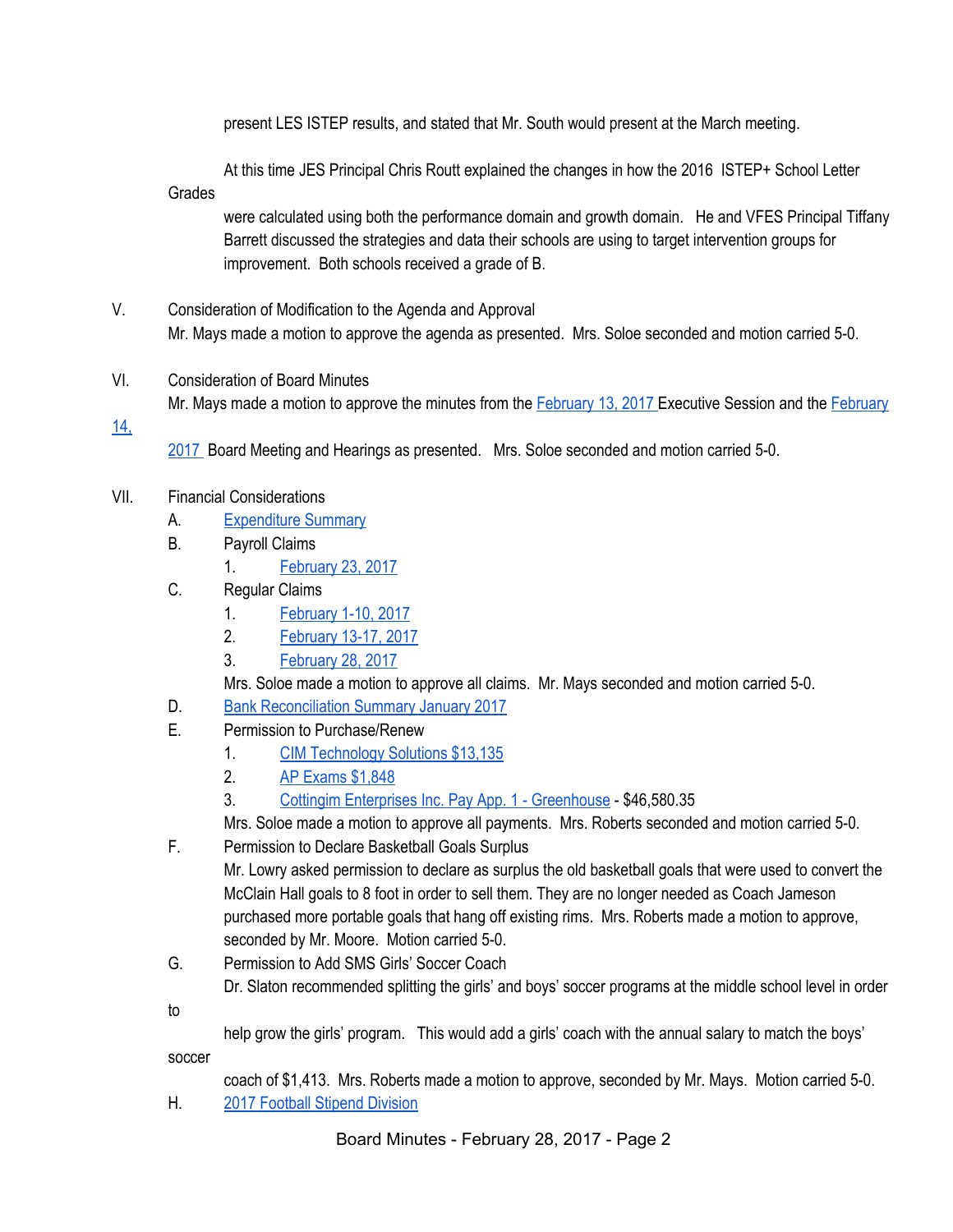Dr. Slaton recommended approval of the proposed 2017 football stipends per the original plan. He noted that this would mean an increased cost of \$6,503 and added that Coach Mullins would continue to have

the

right to divide up the total amount as he sees fit for the overall number of coaches that he feels he needs

for

his program. (for example, he could cut the \$3,245 per assistant coach in half to have two assistants instead of one). Mr. Moore made a motion to approve, seconded by Mr. Mays. Motion carried 5-0.

I. 2007 SMS Bond Refinancing Discussion and Decision [Refunding Estimates 2-20-17](https://docs.google.com/spreadsheets/d/1teqz7ahrkmOMLsJOi0VB7Y5Uyy6hZbO7kl4CVRM1CtQ/edit#gid=1135115367) [New Debt Estimates](https://docs.google.com/spreadsheets/d/1-CfjlMAj2GIhQL_jdNvb2oUKvb_K52YBpeck6B4rfWo/edit#gid=297319020) [Upcoming District Projects for Future Bond Issuance](https://docs.google.com/spreadsheets/d/1YaFqdxOTF2TN6Ac9jHwJ8EBVw3JkFgZaWaMsH0hx50Q/edit#gid=0) [SMS Refinance - Prioritized List of Potential Projects](https://docs.google.com/spreadsheets/d/1pWH3rbchcrrGXVxMMEs2ujL9rvqQGHh7KjK2C-ZYbQQ/edit#gid=0)

Dr. Slaton and Mr. Mike Therber, Therber & Brock Representative, discussed options for refinancing of

2007 SMS Bond. Possible options included:

- 1) Refinancing and saving the interest only
- 2) Refinancing with no extension to the payment structure and generating cash for projects (Generating an estimated \$325,000 for projects and \$1,235,118 in additional interest)
- 3) Refinancing with a one payment extension to generate cash for projects

(Generating an estimated \$935,000 for projects and \$154,662 in additional interest)

- 4) Refinancing with a two-payment extension to generate cash for projects
- (Generating an estimated \$1,540,000 for projects and \$318,020 in additional interest) 5) Refinancing with a three payment extension to generate cash for projects

(Generating an estimated \$1,980,000 for projects and \$489,497 in additional interest) Several documents were linked for the Board's review and consideration, including not only refinancing options, but capabilities and considerations for future bond issuances and a project list with the different refinancing scenarios and illustrations. Mr. Therber provided estimates of how much cash should be generated for each option and looked at the additional interest involved for each. He also discussed the need to keep the debt capacity levels stable and to leave room for future projects in case of emergencies. Mr. Therber stated that the funds generated would need to be spent within three years.

Mrs. Roberts voiced concerns about how bonds have been structured in the past to weigh heavily toward the end of the term, spending more money in interest, rather than using that money for facility improvements. Mr. Therber stated that when making long-term plans they try to fill debt service up as much as they can to leave room for future projects/needs that could come up, adding that the District could choose to pay early to reduce interest if possible. Mrs. Roberts stated that she favored the one pay option and Mr. Moore stated that he also favored that option.

Mr. Kendall asked Dr. Slaton what he determined to be the real needs, stating that he felt that would determine which refinancing option should be approved. Dr. Slaton referred to the list of potential projects and stated that his recommendation would be the two-payment extension which he felt would allow many of those projects to be completed, making great improvements to the Third Street and middle school

Board Minutes - February 28, 2017 - Page 3

the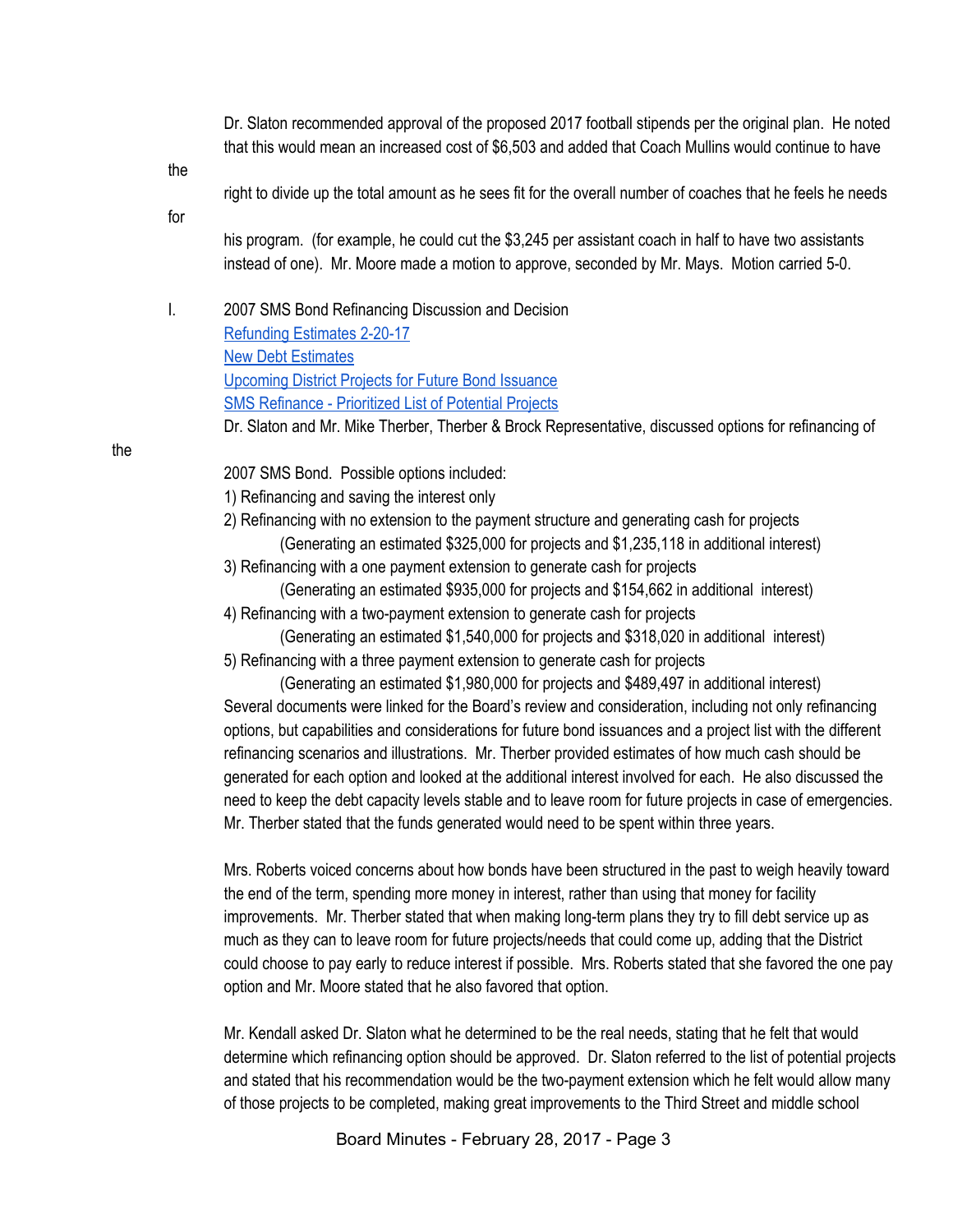campus. He added that the 2 payment extension would not strap the corporation and make it difficult to deal with other projects around the District. Mr. Kendall said that he did not see an advantage to the one payment extension versus the two payment extension as long as it doesn't affect how soon projects at SHS can be started.

SMS Principal Kristin Nass urged the Board to take into consideration the state-wide reductions to capital projects funding which will limit what can be done to facilities through that avenue, along with the need to avoid letting the middle school get in the condition the high school is now dealing with. Mrs. Roberts remarked that at the start of the conversation about potential projects, there was more concern about an activities center than facility improvements. Ms. Nass agreed and Dr. Slaton added that there was a dire need for gym space and they felt that an activities center would have served a lot of students, however at this point the financial picture has changed enough that there will not be funds generated for that type of facility.

Differences in the priority of potential projects were discussed at length with the consensus being that determinations on exactly what order the projects would be done would be finalized at upcoming work sessions. Mrs. Roberts felt that the Board and administration should weigh needs vs wants to be sure taxpayer money is used in the most efficient manner.

Mr. Kendall stated that using funds generated from the bond issuance at SMS rather than using CPF to do some of these projects, will allow for reallocating SMS CPF over the next couple of years to be used at SHS and some of the older facilities as needed.

Dr. Slaton recommended refinancing and extending the payment by two payments through 2025 which

will

generate a little over 1.5 million for projects (assuming today's interest rates). Mrs. Soloe made a motion

to

extend the payment by two payments through 2025. Mr. Mays seconded and motion carried 3-2 with

Mrs.

Roberts and Mr. Moore casting dissenting votes.

#### VIII. Operations

- A. Personnel Recommendations
	- 1. Retirement(s)
		- a. [Kathy Anderkin SMS 8th Grade Language Arts Teacher](https://drive.google.com/file/d/0BxXvxnGh3EX1VGt2dmNzVENlQUw2aDhZZWVqWm94Ung3Zko4/view)
		- b. [Brady Wells SMS Physical Education Teacher](https://drive.google.com/file/d/0BxXvxnGh3EX1UURtQ1JuZ21mYlFLMXZpRVZ6WFJOWldsdTlV/view)

Dr. Slaton announced that two teachers have decided to retire at the end of this school year, the first being Mrs. Kathy Anderkin who has taught Language Arts at SMS for 28 years. He added

that

during her time in Scott 2 she has not only been an excellent teacher but also a leader in many other ways including serving as department chair, team leader, student council sponsor and discussion team member. He noted that Mrs. Anderkin has also mentored countless teachers

over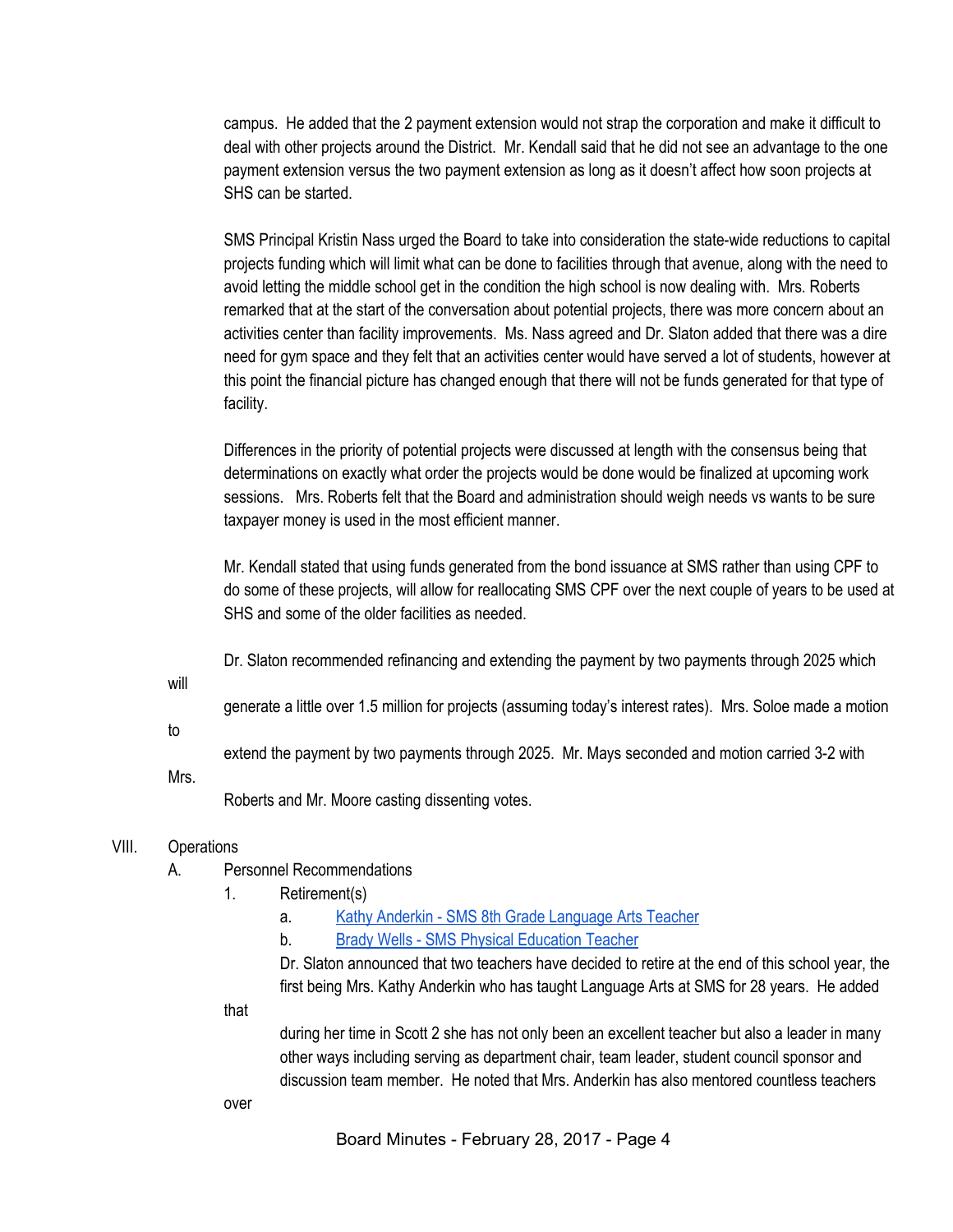the years. He stated that she will definitely be missed and wished her the very best in retirement.

Mr. Brady Wells will also retire at the end of the year after 22 years in Scott 2. He started at SHS in 1995 where he taught English, health, and physical education. Mr. Wells served as Assistant Boys' Varsity Basketball Coach for 2 years before serving as head coach for 11 years. He took a break from basketball for a few years and took the program over again from 2014 to 2016. Mr. Wells transferred to SMS in 2012 to teach physical education. Dr. Slaton added that he could personally attest to his dedication to the students and athletes in Scott 2, not to mention his expertise as a marathon runner, and stated that we have been fortunate to have a man of his caliber as part of Scott 2. Dr. Slaton added that Mr. Wells will be coaching cross country and track at Hanover College and will teach some classes in physical education. Dr. Slaton said that he wanted to wish Mr. Wells the best as he begins this new chapter in his life and hoped that both Mrs. Anderkin and Mr. Wells will come to the Retirement Banquet in May to allow their colleagues to formally thank them for their many years of service to the students of Scott 2. Mr. Kendall added that the Board does appreciate both Mr. Wells and Mrs. Anderkin and their service.

- 2. Resignation(s)
	- a. [Sam Hopwood SHS Boys' Soccer Coach](https://drive.google.com/file/d/0BxXvxnGh3EX1VjNsRW0wdGhiY2d5SlMzMksyN1JJNnU4TUs4/view)
	- b. [Holly Porter Contracted Speech Therapist \(Effective 2-17-17\)](https://drive.google.com/file/d/0BxXvxnGh3EX1aC0zSGg2N0hGblFwaHRRUklKRGt0NzRDYm1n/view)
	- c. [Kathy Anderkin SMS Language Arts Department Chair \(End of 16-17 school year\)](https://drive.google.com/drive/folders/0BxXvxnGh3EX1Y2MyMzBxZkNZZGc)
	- [d.](https://drive.google.com/drive/folders/0BxXvxnGh3EX1Y2MyMzBxZkNZZGc) [Kathy Anderkin SMS Voyager Team Leader \(End of 16-17 school year\)](https://drive.google.com/drive/folders/0BxXvxnGh3EX1Y2MyMzBxZkNZZGc)
	- e. [Patty Clancy 7th Grade Girls' Basketball Coach](https://drive.google.com/file/d/0BxXvxnGh3EX1NXlzNVpBc2RQTTdFS3lUc3JLVjJ6YTlfTFNJ/view)
- 3. Certified Staff Recommendation(s)
	- a. [Rachelle Blaylock SES 2nd Grade Teacher Maternity Leave \(Mar. 20 or 24 end of](https://drive.google.com/file/d/0BxXvxnGh3EX1Z1g2R2JST3FHOXNhbEdWX0xObUo4dGpNMEd3/view) [school year\)](https://drive.google.com/file/d/0BxXvxnGh3EX1Z1g2R2JST3FHOXNhbEdWX0xObUo4dGpNMEd3/view)
- 4. Professional Leave Request(s)
	- a. [Shannon Mount Lilly Grant Summit, Carmel, IN, March 13-14](https://drive.google.com/file/d/0BxXvxnGh3EX1dG5vLUYybkdSUVFvbDVXUmk5NnRrNnBvYUZz/view)
	- b. [Charles Bottorff Advanced Safety Training, Indianapolis, IN, May 15-16](https://drive.google.com/file/d/0BxXvxnGh3EX1UUtUbG1BeFhaclROcEF5Rk4xZ1BtbGRUM3k4/view)
	- c. [Tiffany Barrett Advanced Safety Training, Indianapolis, IN, May 15-16](https://drive.google.com/file/d/0BxXvxnGh3EX1MVcySFVNVTh5WW5kenZ4b1hGaVBNQllLUjJv/view)
	- d. [Scott Borden ISTE, San Antonio, TX, June 25-29](https://drive.google.com/file/d/0BxXvxnGh3EX1c1ZkMU5rLUtFOVJHVjRhMUZzeFBkcnk5d0g4/view)
	- e. [Erick Lizenby ISTE, San Antonio, TX, June 25-29](https://drive.google.com/file/d/0BxXvxnGh3EX1VEt0eDh1enlEXzZ1UUtIbUJYeEZ5dnBoc3ZV/view)
- 5. Field Trip Request(s)
	- a. [VFES Kindergarten Louisville Zoo, Louisville, KY, May 15](https://drive.google.com/file/d/0BxXvxnGh3EX1RUJOeFJIQkEtLUxwQUNheDUzRXVyTlJJZ3VR/view)
- 6. [Permission to Post](https://docs.google.com/document/d/1nBqnq9mTyYxZ-AdM1B4KKj7wXs2k-1dhpk0GR02JyLI/edit)
	- a. SMS 8th Grade Language Arts Teacher
	- b. SMS Physical Education Teacher
	- c. SHS Boys' Soccer Coach
	- d. SMS Language Arts Department Chair
	- e. SMS Voyager Team Leader
	- f. SMS 7th Grade Girls' Basketball Coach
	- g. Summer Boys' Basketball Stipend Position
	- h. Summer Girls' Basketball Stipend Position
	- i. Summer Baseball Stipend Position

Board Minutes - February 28, 2017 - Page 5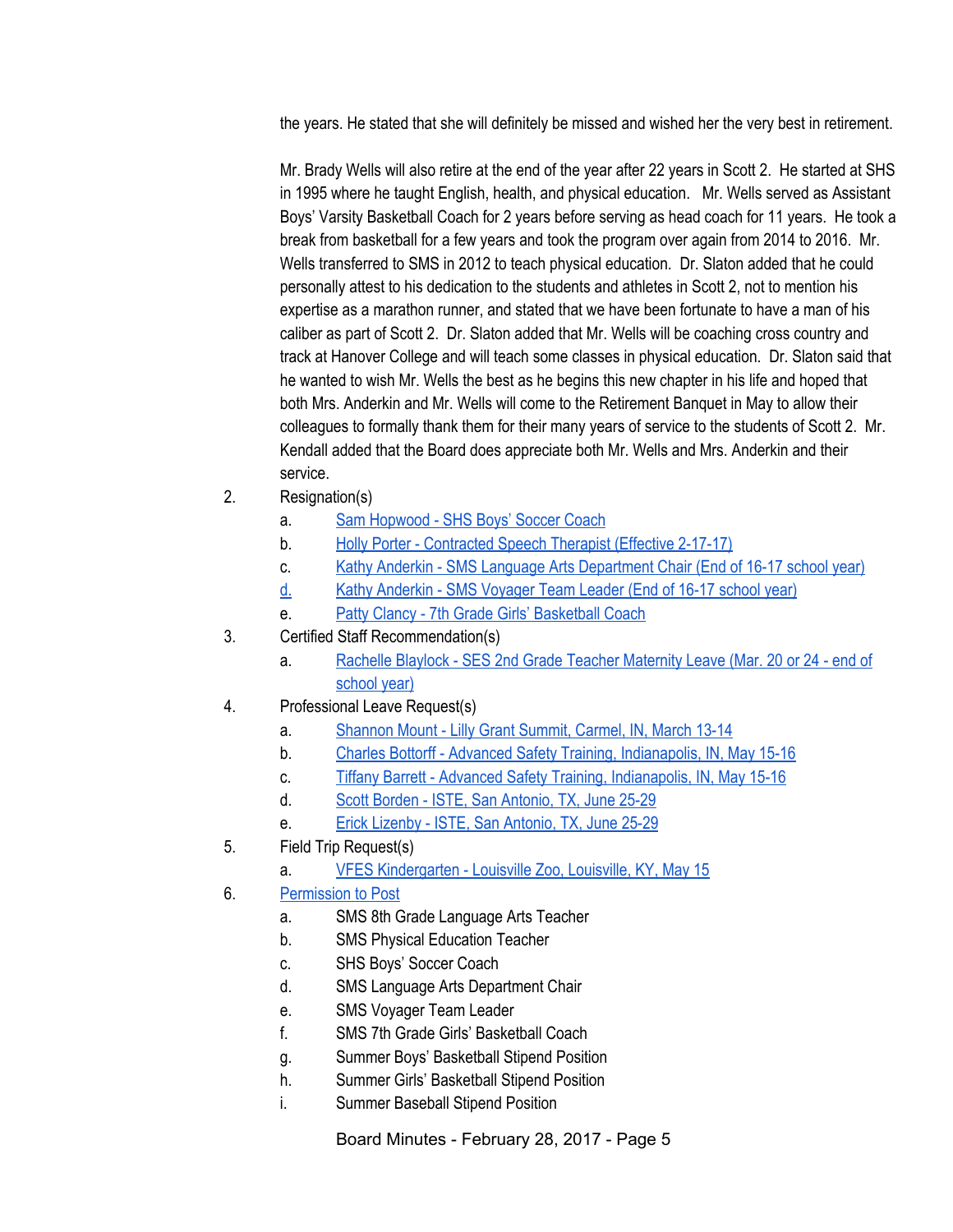- j. Summer Softball Stipend Position
- k. Summer Volleyball Stipend Position
- l. Summer Guard Stipend Position
- m. SMS Girls' Soccer Coach- Pending Permission Given Above

Mr. Moore made a motion to approve all personnel recommendations. Mrs. Roberts seconded

and

motion carried 5-0.

### IX. Policies

A. [Preschool Special Education Manual](https://docs.google.com/document/d/1jQMuAm4HyY0wHRl21DXOTWCoBUmyy_iMRHgN05YBS1g/edit) - Second Reading

Mrs. Soloe made a motion to approve the second reading of the Preschool Special Education Manual. Mr. Moore seconded and motion carried 5-0.

B. [Naming School Buildings or Facilities - First Reading](https://docs.google.com/document/d/1n-ZOzOzNwkO63h4lClcu_rf_rCzJaAbZ082f17o7PA8/edit)

The policy on naming school buildings and facilities was presented for first reading. Mr. Kendall

suggested

adding a certain number of years to the periodic review of the names and after some discussion the consensus was to make it 20 years. Mr. Lowry will add this to the guidelines and bring it back for the second reading in March.

## C. Volume 29, Number 1 - Second Reading

[Revised Bylaws Technology Update - Volume 29, No. 1](https://drive.google.com/file/d/0BxXvxnGh3EX1MjgyVl9leWw5QlVJQ2NMMEhrUFpJZlQ3MHV3/view)

[Policies - Volume 29, No. 1](https://drive.google.com/file/d/0BxXvxnGh3EX1WlR3QXFwQ2FVR3MxbzZ2NGp2MU13N1JoVDY0/view)

[Guidelines - Volume 29, No. 1](https://drive.google.com/file/d/0BxXvxnGh3EX1M3F2eWVVb3dKR2hDanVTQ0ZTWlhlejJNTkdF/view)

[Forms - Volume 29, No. 1](https://drive.google.com/file/d/0BxXvxnGh3EX1ZUotOEZtVF9td2hPbkU2QU1pTzc3bmxUZURv/view)

Mrs. Soloe made a motion to approve the second reading of the revisions to Volume 29. Mrs. Roberts seconded and motion carried 5-0.

## X. Other Business

## A. [Cards](https://drive.google.com/file/d/0BxXvxnGh3EX1Rk1mVzYyYy10b1MwMnh6aDRYSDB0VHBnYUNj/view)

Dr. Slaton stated that the Board received a card from SMS teacher Tiffany Copple and her family for remembrances sent after the loss of her grandmother. He asked again that everyone remember Eric, Tracy, Nick, Tiffany and their families as they are now dealing with the loss of their mother and mother-in-law.

Mr. Kendall wanted to give a shout out to all of our teachers that go above and beyond every day for students. He added that especially during ISTEP week their efforts are much appreciated as well as

those

of all of the students who take the test.